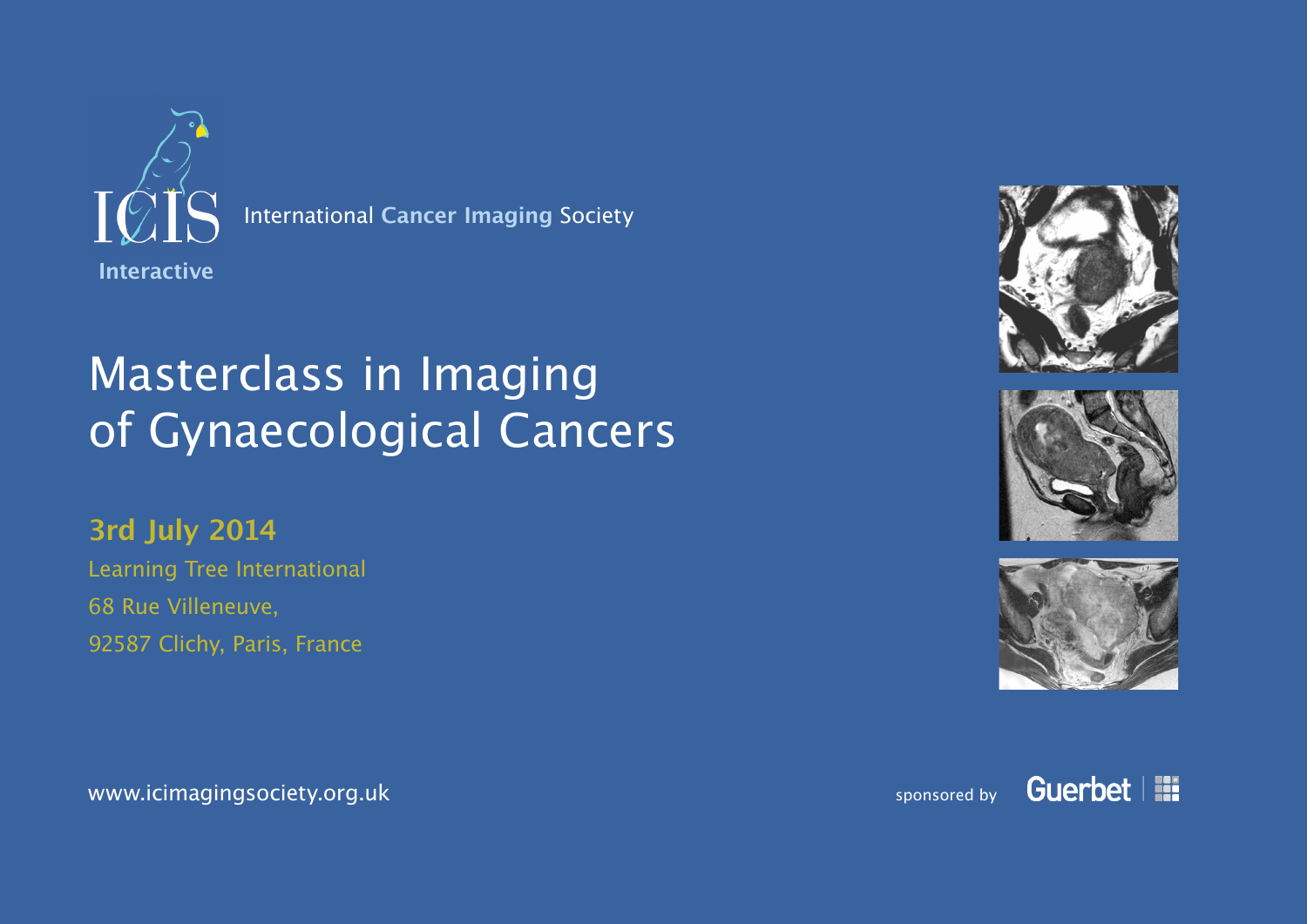This Masterclass in Imaging of Gynaecological Cancers will highlight current imaging techniques, image interpretation and pitfalls in imaging ovarian, cervical, and endometrial malignancies. Workshop–style teaching with individual imaging workstations in small groups will afford participants the opportunity to learn through hands–on, case–based learning, in addition to didactic lectures.

This highly commended course is limited to 36 participants, split between two parallel work‑ shops running concurrently. Each 1.5 hour session will commence with a lecture followed by a stimulating, interactive, and often lively mentored case review of 8-10 cases on the workstation. At the end of the day, each participant will have reviewed 35-40 cases, each chosen with specific learning points. A comprehensive workbook is provided to guide the participants through the cases.

The faculty comprises four experts in gynaecological imaging who will each focus on a particular aspect to provide practical and relevant information on gynaecological imaging. This includes current imaging techniques, image interpretation, and pitfalls in imaging ovarian, cervical and endometrial malignancies.

The Royal College of Radiologists has awarded 6 category 1 CPD credits (external) and European accreditation (**eaccme**) has been applied for.

#### **Faculty**

Prof. Rosemarie Forstner (Salzburg) Prof. Andrea Rockall (London) Dr. Aslam Sohaib (London) Dr. Isabelle Thomassin-Naggara (France)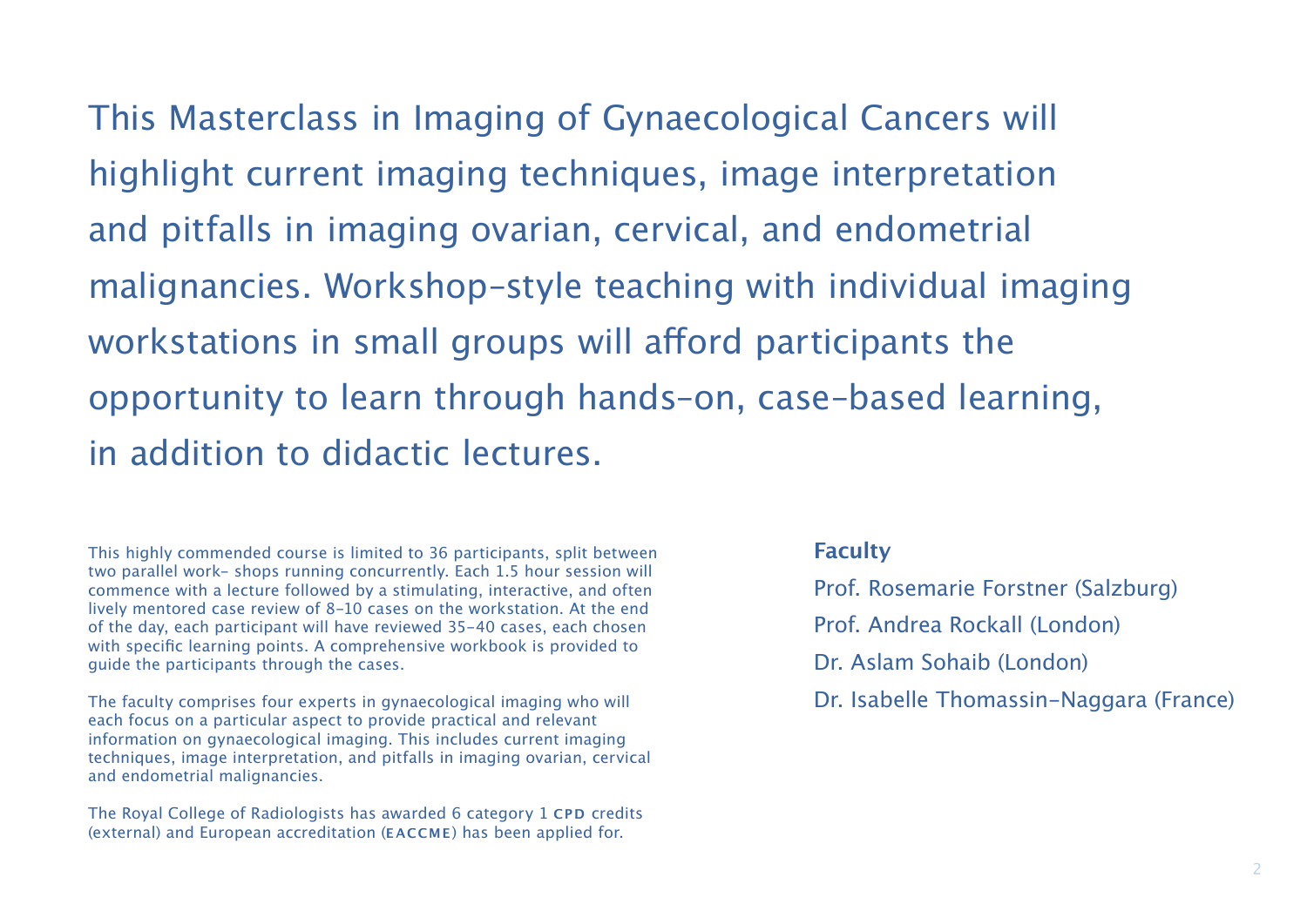### Course Programme

| 08:45 | <b>Registration</b>                                                                   |
|-------|---------------------------------------------------------------------------------------|
| 09:10 | Welcome                                                                               |
| 09:20 | <b>Session 1</b><br>Room A: Advanced Ovarian Cancer<br>Room B: Cervical Malignancies  |
| 10:50 | <b>Break</b>                                                                          |
| 11:10 | <b>Session 2</b><br>Room A: Cervical Malignancies<br>Room B: Advanced Ovarian Cancer  |
| 12:40 | Lunch                                                                                 |
| 13:40 | <b>Session 3</b><br>Room A: Adnexal Masses<br>Room B: Endometrial Malignancies        |
| 15:10 | <b>Break</b>                                                                          |
| 15:30 | <b>Session 4</b><br>Room A: Endometrial Malignancies<br><b>Room B: Adnexal Masses</b> |
| 17:00 | <b>Close</b>                                                                          |

## Important Information

Reservations will only be confirmed on receipt of fully completed booking form and full payment. A confirmation letter will be issued on receipt of full payment. Reservations are subject to availability and will be confirmed within one week from receipt of completed booking form and full payment.

Refunds (minus an administration charge of €70) will only be made if written notification is received by 12th June 2014. Thereafter no refunds will be made.

#### **Travel Information**

Learning Tree International Clichy is located close to the northern ring, Paris. Detailed information on travel options is available to [download](http://www.icimagingsociety.org.uk/downloads/meetings/Learning%2520Tree_Clichy%20%2520Paris_location%2520information.pdf) from the **icis** website.

#### **Accommodation**

A range of nearby hotels offer preferential rates to delegates. Specify your attendance at Learning Tree International Clichy when making a reservation. A list of hotels is available to [download](http://www.icimagingsociety.org.uk/downloads/meetings/Learning%2520Tree_Clichy%20%2520Paris_hotel%2520information.pdf%20) from the **icis** website.

Please note that prices may vary and rooms are subject to availability.